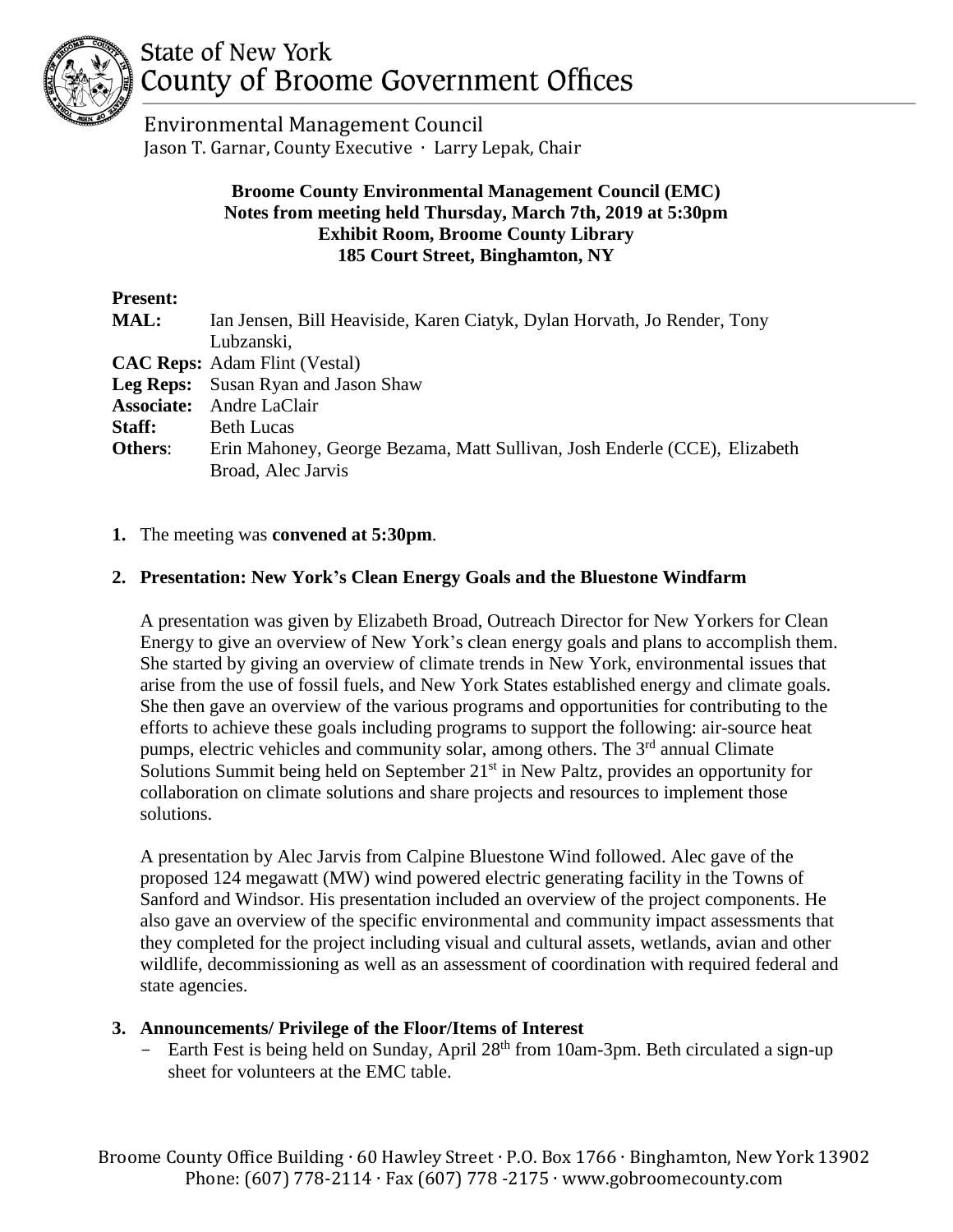[Type here]

- The County has posted the draft Broome County Hazard Mitigation Plan online for public comment at [www.gobroomecounty.com/planning/hazardmitigation.](http://www.gobroomecounty.com/planning/hazardmitigation) Comments can be submitted until April  $4<sup>th</sup>$ .
- The Broome County Parks Plan is nearing completion. Planning anticipates that it will be submitted to the Legislature for adoption in the coming months.
- Adam noted that there would be a workshop on March 23rd hosted by Binghamton Community Power entitled "Solar for All". The workshop will instruct participants about how to receive monthly credits on their electricity bills for solar power.

## **4. CAC and Committee Updates**

- − **Vestal CAC** Adam noted that the main focus of the CAC has been implementing treatment of the hemlock wooly adelgid at the Town's parks and streambanks. They anticipate treatment in April or May. Dylan noted that they are looking at the use of beetles in the Nature Preserve as a treatment for the invasive insect.
- **Photo Show Committee** Beth noted that Larry Lepak (Photo Show Committee Chair) had discussed dates for the next Photo Show Exhibit with the Broome County Arts Council. The next date available at the gallery is May of 2020. Due to the timing, it was decided that it would be very difficult to hold an event in 2019 due to constraints on the part of the committee and staff time. Beth and Larry will meet with the BCAC in the coming months to discuss details of the event.
- − **Work Plan Committee –** The committee met in February. Items of discussion included amending the EMC bylaws to reflect the current needs of the Council, development of new membership materials and other issues. Bill is working on the bylaws, and Ian is working on membership items for consideration at a later meeting.

## **5. Administrative Items**

## − **Student Membership**

- o Erin Mahoney is a student from Binghamton University who has submitted an application for membership as a Student Representative
- o **ACTION ITEM:** Jo Render made a motion that the EMC submit a recommendation to the County Executive that Erin be appointed as a Student Representative, seconded by Adam Flint. All in favor, motion approved.

## **6. Climate Smart Communities/Clean Energy Communities Update**

- Beth gave an update on the status of Broome County's efforts to become a Climate Smart Community and a Clean Energy Community.
- CEC Beth noted that the final items needed for Clean Energy Communities certification were completed, but the documentation for those items is being finalized. Planning has already submitted documentation for the CPACE program that provides a mechanism for financing clean energy projects on commercial buildings, and Solarize, that provides opportunities for residential clean energy upgrades. The two remaining items are:
	- $\circ$  Benchmarking This month the Legislature plans to approve a benchmarking policy establishing a protocol for monitoring and reporting energy use on an, at least, annual basis. Once passed, a certified resolution will be sent to NYSERDA.